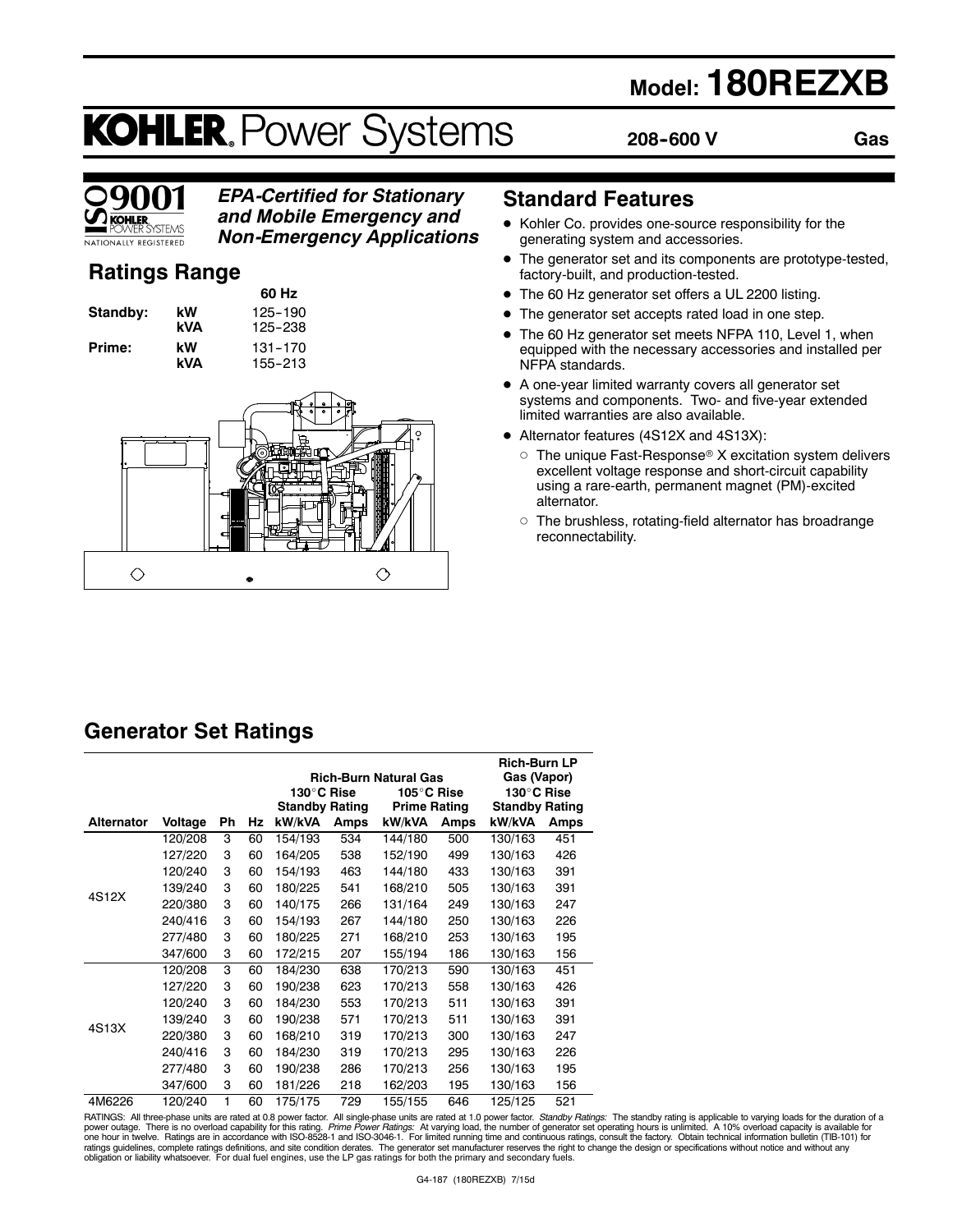# **Alternator Specifications**

| <b>Specifications</b>                    |                 | <b>Alternator</b>                |  |
|------------------------------------------|-----------------|----------------------------------|--|
| Manufacturer (4SX)                       |                 | Kohler                           |  |
| Type                                     |                 | 4-Pole, Rotating-Field           |  |
| Exciter type                             |                 | Brushless,<br>Permanent-Magnet   |  |
| Leads: quantity, type                    |                 |                                  |  |
| 4SX                                      |                 | 12, Reconnectable                |  |
| 4M6226                                   |                 | 4, 120/240                       |  |
| Voltage regulator                        |                 | Solid State, Volts/Hz            |  |
| Insulation:                              |                 | <b>NFMA MG1</b>                  |  |
| Material                                 |                 | Class H                          |  |
| Temperature rise                         |                 | 130°C, Standby                   |  |
| Bearing: quantity, type                  |                 | 1, Sealed                        |  |
| Coupling                                 |                 | <b>Flexible Disc</b>             |  |
| Amortisseur windings                     |                 | Full                             |  |
| Voltage regulation, no-load to full-load |                 | <b>Controller Dependent</b>      |  |
| One-step load acceptance                 |                 | 100% of Rating                   |  |
| Unbalanced load capability               |                 | 100% of Rated Standby<br>Current |  |
| Peak motor starting kVA:                 |                 | (35% dip for voltages below)     |  |
| 480 V                                    | 4S12X (12 lead) | 480 (60Hz)                       |  |
| 480 V                                    | 4S13X (12 lead) | 570 (60Hz)                       |  |
| 240 V                                    | 4M6226 (4 lead) | 360 (60Hz)                       |  |

- NEMA MG1, IEEE, and ANSI standards compliance for temperature rise and motor starting.
- Sustained short-circuit current of up to 300% of the rated current for up to 10 seconds.
- Sustained short-circuit current enabling downstream circuit breakers to trip without collapsing the alternator field.
- $\bullet$  Self-ventilated and dripproof construction.
- Superior voltage waveform from a two-thirds pitch stator and skewed rotor.

# **Application Data**

### **Engine Electrical**

| <b>Engine Specifications</b>               |                                       | <b>Engine Electrical System</b>                                                                                 |                    |
|--------------------------------------------|---------------------------------------|-----------------------------------------------------------------------------------------------------------------|--------------------|
| Manufacturer                               | Doosan                                | Battery charging alternator:                                                                                    |                    |
| Engine model                               | D <sub>111</sub> TIC                  | Ground (negative/positive)                                                                                      | Nega               |
| Engine type                                | 11.1 L, 4-Cycle,                      | Volts (DC)                                                                                                      | 24                 |
|                                            | Turbocharged, Aftercooled             | Ampere rating                                                                                                   | 45                 |
| Cylinder arrangement                       | 6, Inline                             | Starter motor rated voltage (DC)                                                                                | 24                 |
| Displacement, L (cu. in.)                  | 11.05 (674)                           | Battery, recommended cold cranking                                                                              |                    |
| Bore and stroke, mm (in.)                  | $123 \times 155$ (4.84 $\times$ 6.10) | amps (CCA):                                                                                                     |                    |
| Compression ratio                          | 10.5:1                                | Qty., CCA rating each                                                                                           | Two, 1             |
| Piston speed, m/min. (ft./min.)            | 558 (1831)                            | Battery voltage (DC)                                                                                            | 12                 |
| Main bearings: quantity, type              | 7, Precision Half-Shell               | Fuel                                                                                                            |                    |
| Rated rpm                                  | 1800                                  | Fuel System - Rich Burn                                                                                         |                    |
| Max. power at rated rpm, kWm (BHP)         | 225 (302)                             | Fuel type                                                                                                       | <b>Natural Gas</b> |
| Cylinder head material                     | Cast Iron                             |                                                                                                                 | or Dual            |
| Piston: type, material                     |                                       | Fuel supply line inlet                                                                                          | 2.0 N              |
| Crankshaft material                        | <b>Forged Steel</b>                   | Natural gas fuel supply pressure, kPa                                                                           |                    |
| Valve material                             |                                       | (in. $H_2O$ )                                                                                                   | $1.74 - 2.74$ (    |
| Governor: type                             | Electronic                            | LPG vapor withdrawal fuel supply                                                                                |                    |
| Frequency regulation, no-load to full-load | Isochronous                           | pressure, kPa (in. H <sub>2</sub> O)                                                                            | $1.24 - 2.74$ (    |
| Frequency regulation, steady state         | ±0.5%                                 | Dual fuel engine, LPG vapor withdrawal                                                                          |                    |
| Frequency                                  | Fixed                                 | fuel supply pressure, kPa (in. $H_2O$ )                                                                         | 1.24(              |
| Air cleaner type, all models               | Dry                                   | Fuel supply pressure, measured at the generator set fuel<br>downstream of any fuel system equipment accessories |                    |

### **Exhaust**

**Engine**

| <b>Exhaust System</b>                                                         |                                                |
|-------------------------------------------------------------------------------|------------------------------------------------|
| Exhaust manifold type                                                         | Wet                                            |
| Exhaust flow at rated kW, kg/hr. (cfm)                                        | 765 (1090)                                     |
| Exhaust temperature at rated kW,<br>dry exhaust, $^{\circ}$ C ( $^{\circ}$ F) | 600 (1112)                                     |
| Maximum allowable back pressure<br>overall, kPa (in. Hg)                      | 10.2(3)                                        |
| Maximum allowable back pressure<br>after catalyst, kPa (in. Hg)               | 5.1(1.5)                                       |
| Engine exhaust outlet size, mm (in.)                                          | Flanged Outlet at Catalyst,<br>see ADV drawing |

| Ampere rating                                                   | 45                                   |
|-----------------------------------------------------------------|--------------------------------------|
| Starter motor rated voltage (DC)                                | 24                                   |
| Battery, recommended cold cranking<br>amps (CCA):               |                                      |
| Qty., CCA rating each                                           | Two, 1000                            |
| Battery voltage (DC)                                            | 12                                   |
| Fuel                                                            |                                      |
| Fuel System - Rich Burn                                         |                                      |
|                                                                 |                                      |
| Fuel type                                                       | Natural Gas, LP Gas,<br>or Dual Fuel |
| Fuel supply line inlet                                          | 2.0 NPTF                             |
| Natural gas fuel supply pressure, kPa<br>(in. H <sub>2</sub> O) | $1.74 - 2.74$ (7.0 - 11.0)           |

Negative

idrawa<mark>l</mark><br>O)  $1.24(5.0)$ at the generator set fuel inlet equipment accessories.

| <b>Fuel Composition Limits *</b>                                                                                                                                            | Nat. Gas   | <b>LP Gas</b>          |  |
|-----------------------------------------------------------------------------------------------------------------------------------------------------------------------------|------------|------------------------|--|
| Methane, % by volume                                                                                                                                                        | 90 min.    |                        |  |
| Ethane, % by volume                                                                                                                                                         | 4.0 max.   |                        |  |
| Propane, % by volume                                                                                                                                                        | $1.0$ max. | 85 min.                |  |
| Propene, % by volume                                                                                                                                                        | $0.1$ max. | 5.0 max.               |  |
| $C_4$ and higher, % by volume                                                                                                                                               | $0.3$ max. | 2.5 max.               |  |
| Sulfur, ppm mass                                                                                                                                                            | 25 max.    |                        |  |
| Lower heating value,                                                                                                                                                        |            |                        |  |
| $MJ/m3$ (Btu/ft <sup>3</sup> ), min.                                                                                                                                        |            | 33.2 (890) 84.2 (2260) |  |
| * Fuels with other compositions may be acceptable. If your fuel is<br>outside the listed specifications, contact your local distributor for<br>further analysis and advice. |            |                        |  |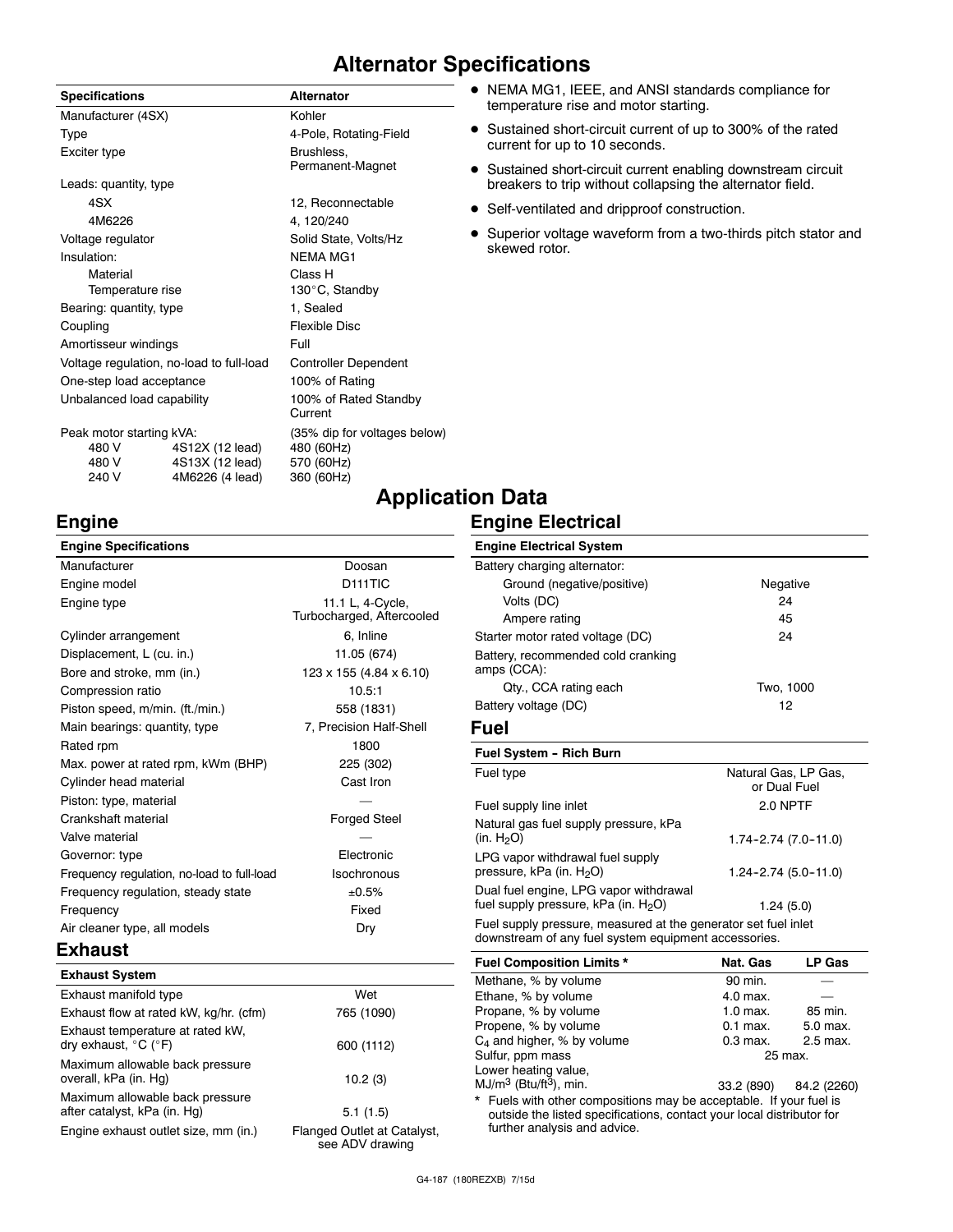# **Application Data**

# **Lubrication**

#### **Lubricating System**

| Type                                  | <b>Full Pressure</b> |
|---------------------------------------|----------------------|
| Oil pan capacity, L (qt.)             | 25(26.4)             |
| Oil pan capacity with filter, L (qt.) | 27(28.8)             |
| Oil filter: quantity, type            | 1, Cartridge         |
| Oil cooler                            | Water-Cooled         |
|                                       |                      |

### **Cooling**

| <b>Radiator System</b>                                                                       |             |
|----------------------------------------------------------------------------------------------|-------------|
| Ambient temperature, °C (°F) *                                                               | 50 (122)    |
| Engine jacket water capacity, L (gal.)                                                       | 21(5.5)     |
| Radiator system capacity, including<br>engine, L (gal.)                                      | 116 (30.6)  |
| Engine jacket water flow, Lpm (gpm)                                                          | 284 (75)    |
| Heat rejected to cooling water at rated<br>kW, dry exhaust, kW (Btu/min.)                    | 128 (7300)  |
| Heat rejected to air charge cooler at<br>rated kW, dry exhaust, kW (Btu/min.)                | 22.1 (1260) |
| Water pump type                                                                              | Centrifugal |
| Fan diameter, including blades, mm (in.)                                                     | 965 (38)    |
| Fan, kWm (HP)                                                                                | 13.4 (18)   |
| Max. restriction of cooling air, intake and<br>discharge side of radiator, kPa (in. $H_2O$ ) | 0.125(0.5)  |

Weather and sound enclosures with internal silencer reduce ambient temperature capability by  $5^{\circ}$ C (9 $^{\circ}$ F).

### **Operation Requirements**

| <b>Air Requirements</b>                                       |             |
|---------------------------------------------------------------|-------------|
| Radiator-cooled cooling air,<br>$m^3$ /min. (scfm) $\uparrow$ | 510 (18000) |
| Combustion air, kg/hr. (cfm)                                  | 750 (366)   |
| Heat rejected to ambient air:                                 |             |
| Engine, kW (Btu/min.)                                         | 54.3 (3090) |
| Alternator, kW (Btu/min.)                                     | 14.4 (820)  |
|                                                               |             |

 $\dagger$  Air density = 1.20 kg/m<sup>3</sup> (0.075 lbm/ft<sup>3</sup>)

#### **Fuel Consumption**]

| Natural Gas, m <sup>3</sup> /hr. (cfh) at % load | <b>Standby Rating</b>               |
|--------------------------------------------------|-------------------------------------|
| 100%                                             | 54.6<br>(1928)                      |
| 75%                                              | (1501)<br>42.5                      |
| 50%                                              | 30.2<br>(1067)                      |
| 25%                                              | (636)<br>18.0                       |
| Natural Gas, m <sup>3</sup> /hr. (cfh) at % load | <b>Prime Rating</b>                 |
| 100%                                             | 50.3<br>(1776)                      |
| 75%                                              | (1388)<br>39.3                      |
| 50%                                              | (992)<br>28.1                       |
| 25%                                              | 16.4<br>(579)                       |
| LP Gas, $m^3/hr$ . (cfh) at % load               | <b>Standby Rating</b>               |
| 100%                                             | (703)<br>19.9                       |
| 75%                                              | (600)<br>17.0                       |
| 50%                                              | (406)<br>11.5                       |
| 25%                                              | 7.2<br>(254)                        |
| $\cdots$<br>.                                    | 2<br>$\sim$ $\sim$<br>$- - - - - -$ |

 $\ddagger$  Nominal fuel rating: Natural gas, 37 MJ/m<sup>3</sup> (1000 Btu/ft.<sup>3</sup>) LP vapor, 93 MJ/ $m^3$  (2500 Btu/ft.<sup>3</sup>)

LP vapor conversion factors:

| 8.58 ft. <sup>3</sup> = 1 lb.        |
|--------------------------------------|
| $0.535 \text{ m}^3 = 1 \text{ kg}$ . |
| 36.39 ft. $3 = 1$ gal.               |

# **Controllers**



#### **Decision-Maker<sup>®</sup> 3000 Controller**

Provides advanced control, system monitoring, and system diagnostics for optimum performance and compatibility.

- $\bullet$  Digital display and menu control provide easy local data access
- $\bullet$  Measurements are selectable in metric or English units
- Remote communication thru a PC via network or
- serial configuration • Controller supports Modbus<sup>®</sup> protocol
- $\bullet$  Integrated hybrid voltage regulator with  $\pm 0.5\%$  regulation
- $\bullet$  Built-in alternator thermal overload protection
- NFPA 110 Level 1 capability

Refer to G6-100 for additional controller features and accessories.



#### **Decision-Maker<sup>®</sup> 550 Controller**

Provides advanced control, system monitoring, and system diagnostics with remote monitoring capabilities.

- $\bullet$  Digital display and keypad provide easy local data access
- $\bullet$  Measurements are selectable in metric or English units
- Remote communication thru a PC via network or modem configuration
- $\bullet$  Controller supports Modbus<sup>®</sup> protocol
- $\bullet$  Integrated voltage regulator with  $\pm 0.25\%$  regulation
- $\bullet$  Built-in alternator thermal overload protection
- NFPA 110 Level 1 capability

Refer to G6-46 for additional controller features and accessories.

| p. |  |
|----|--|
|    |  |
|    |  |
|    |  |
|    |  |
|    |  |

#### **Decision-Maker<sup>®</sup> 6000 Paralleling Controller**

Provides advanced control, system monitoring, and system diagnostics with remote monitoring capabilities for paralleling multiple generator sets.

- Paralleling capability with first-on logic, synchronizer, kW and kVAR load sharing, and protective relays
- $\bullet$  Digital display and keypad provide easy local data access
- $\bullet$  Measurements are selectable in metric or English units
- Remote communication thru a PC via network or modem configuration
- $\bullet$  Controller supports Modbus<sup>®</sup> protocol
- $\bullet$  Integrated voltage regulator with  $\pm 0.25\%$  regulation
- $\bullet$  Built-in alternator thermal overload protection
- NFPA 110 Level 1 capability

Refer to G6-107 for additional controller features and accessories.

Modbus<sup>®</sup> is a registered trademark of Schneider Electric.